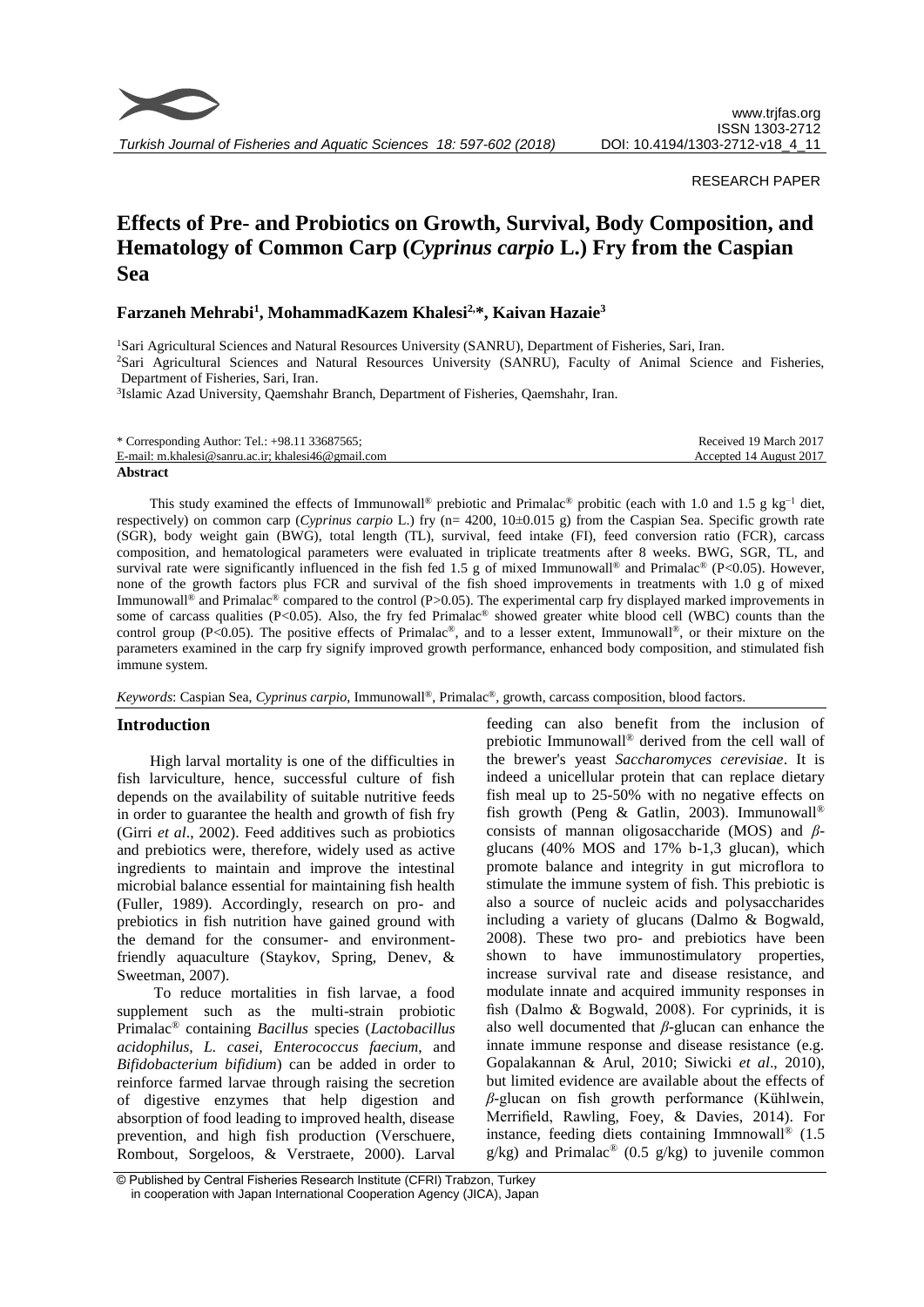carp for 8 week revealed significant effects on growth parameters and survival rates (Barari, Pakzad Sorki, & Nazari, 2015).

Hematological parameters rapidly respond to the environmental conditions, hence, they reflect unfavorable bodily situations and are considered as good indicators widely used in fish health studies (Blaxhall, 1972). Since prebiotics and probiotics contribute to fish health and production, the present study was planned to investigate the effects of dietary probiotic and prebiotic supplementations on growth performance, body composition, hematology, and non-specific immune response of *C. carpio* fry.

#### **Materials and Methods**

Common carp fry samples ( $n= 4200$ ,  $10\pm0.015g$ ) were obtained from a well-known fish culture and restocking center in northern Iran (Mazandaran Province). The larvae were stocked in 21 fiberglass tanks (500 L) and adapted to the new environmental conditions for two weeks. The tanks were separately aerated to maintain optimal oxygen levels. Major physicochemical factors including temperature (using mercury thermometer, 0.1°C accuracy), pH and dissolved oxygen (DO, with Model Multiline 3/Set, WTW 320I) were daily monitored and recorded during the research. The average values were:  $T=$ 23.61±0.2ºC, pH= 8.03±0.01, and DO= 9.09±0.06 mg/l. A portion (15 percent of total volume) of the tanks water was replaced daily 1.0 h after each feeding time.

After adaptation period, the fish larvae were randomly distributed in tanks (200 fry per tank). Every two weeks, total weight and length of the experimental fry were evaluated for 20 fries from each replicate. The fish fry were not fed 12 h before and after weight and length measurements. The daily ration was based on 10% of body weight (after each biometry), which was weighed by a balance (accuracy: 0.01 g) and fed to the fish in the paste form at different intervals (8 and 15 hrs). A commercial food, SFK, was used as a basal diet. The SKF analysis revealed amounts of 8.8% moisture, 11.36 ash, 34.5% protein, and 10.7% fat.

The experimental plan was a completely randomized design composed of six treatments and a control group each with three replicates as follows: control group (no pre- and probiotics), and treatments named T1 (1g Immunowall®/kg food), T2 (1.5 g Immunowall®/kg food), T3 (1g Primalac®/kg food), T4 (1.5 g Primalac<sup>®</sup>/kg food), T5 (a mix of 1g Immunowall<sup>®</sup> and 1g Primalac<sup>®</sup>/kg food), and T6 (a mix of 1.5 g Immunowall<sup>®</sup> and 1.5 g Primalac<sup>®</sup>/kg food). After 8 weeks, three fish from each replicate were randomly selected for cupping, anesthetized by clove powder, and blood samples were taken from caudal peduncle using a 2 cc syringe. Because the blood volume taken was low, blood samples of the fry in each treatment group were separately mixed and

the mixed blood for each treatment was analyzed three times. Red and white blood cells (RBC and WBC) were counted according to Svobodova, Pravda and Palackova (1991) using bubble pipettes (Melangeur) under Neubauer chamber after dilution of non-coagulated blood with a Rees solution. Hemoglobin was measured by a test kit (Pars Azmoon Co., Iran) via cyanmethemoglobin method. A volume (20 µl) of non-coagulated blood was mixed with Drabkin's solution (50 ml) and placed in dark for 5-10 min followed by spectrophotometry (Model 1000RA, Technicon Co., the United States) at a wavelength of 540 nm. Hematocrit percentage was determined using hematocrit centrifuge (CAT.C.E.I capillary-micro USA, 2201). First, over two-thirds of hematocrit tubes were filled with non-coagulated blood samples, placed into micro hematocrit centrifuge (13000 rpm, 3 min), and hematocrit value was read by a graded sheet. According to the results obtained, the RBC indices (MCV, MCH, & MCHC) were calculated as follows:

 $MCV = (Ht/RBC) \times 100$  $MCH = (Hb/RBC) \times 10$  $MCHC = (Hb/Ht) \times 100$ 

Major biochemical factors of the fish body (protein, fat, ash, and moisture) were also assessed at the end of feeding trial. Protein and ash were measured by Kjeldal (BAP40, Germany) according to AOAC (1990). Fat and moisture were estimated with a Soxhlet apparatus (BOHR, Germany).

The growth and nutritional parameters determined at different treatments were calculated as below:

Feed conversion ratio (FCR) = F/ [Wt  $(g)$  – W0 (g)], where F: amount fed, W0: initial weight, Wt: final weight (Ronyai, Peteri, & Radics, 1990).

Specific growth rate (SGR% d) =  $(Ln Wt - Ln)$  $W0$ ) ×100/t

Body weight increase (BWI%) =  $(Bwf - Bwi)/Bwi \times 100$ (Hung, Lutes, & Storebakken, 1989),

where: Bwf and Bwi  $=$  average initial and final weight, respectively, per tank;

Daily growth rate  $(GR, g/day) =$ (Bwf - Bwi)/n (Hung et al., 1989),

where: Bwf and Bwi  $=$  average initial and final weight, respectively, per tank, n= number of cultivation days;

Condition factor (CF) =  $(Bw/TL^3) \times 100$  (Hung *et al*., 1989),

where: Bw= Average body final weight  $(g)$ , TL=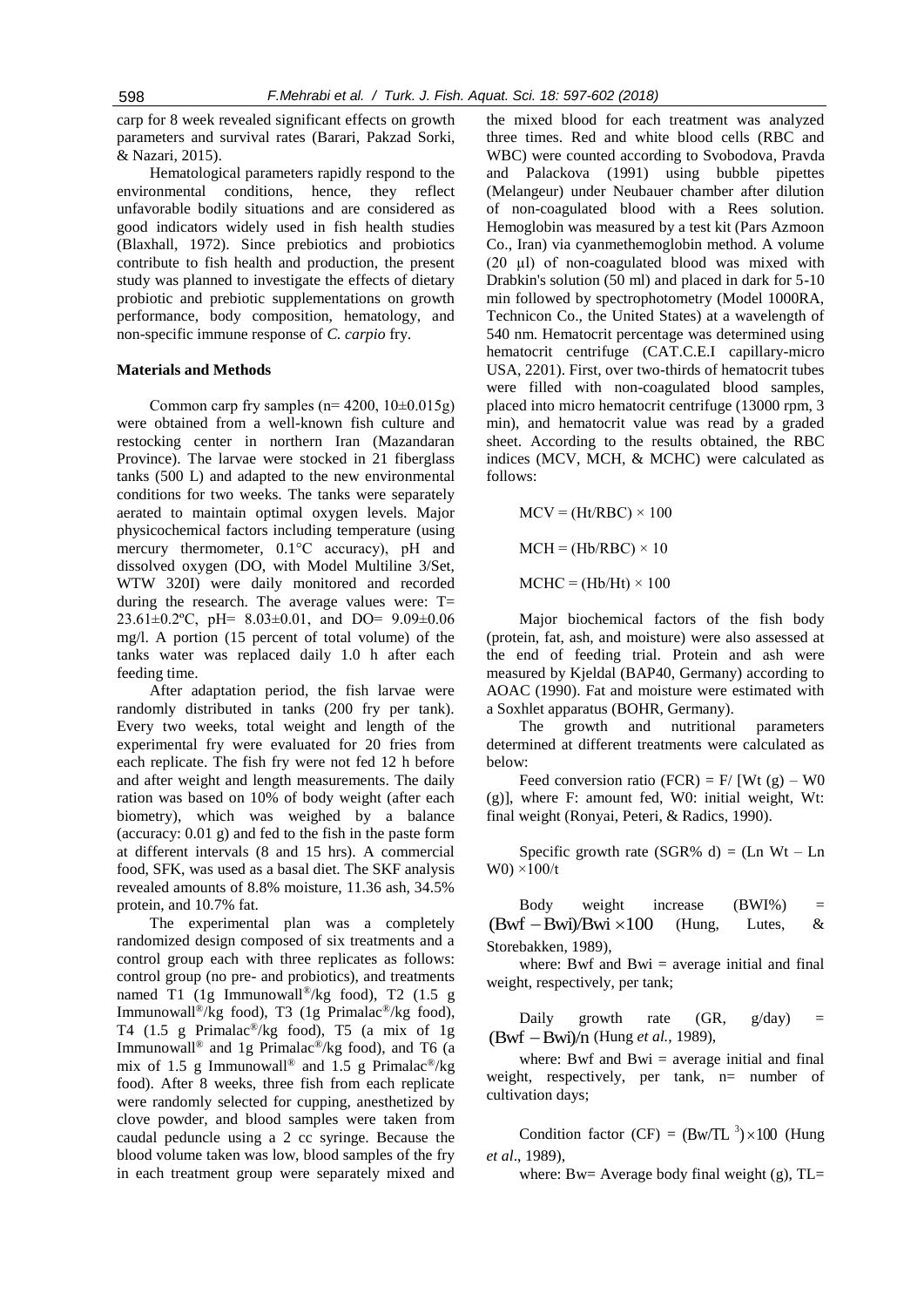Average final total length (cm);

Survival rate  $(\%) = 100 \times (Nt/N0)$  (Hung *et al.*, 1989),

where  $Nt=$  No. of larvae at the end,  $N0=$  Initial No. of larvae.

#### **Statistical Analyses**

The normality and homogeneity of data were first verified among treatments by Kolmogorov– Smirnov test. Then, data were analyzed by one-way ANOVA (SPSS software, version 17) and different treatments were compared by Duncan's test. All data are expressed as mean  $\pm$  SD.

#### **Results**

The results of ANOVA and Duncan's test (Table 1) showed that the weight and length of the carp fry were significantly different among the treatments.

The utmost survival rates were observed in T2, T4, and T6 compared with the least rates in the control. The FCR value was lowest in T6 among the supplemented treatments and the greatest FCR was estimated in the control (Table 2).

The examined treatments were statistically different in the estimates of SGR, BWI, and GR (P<0.05). Duncan's test revealed that T2, T3, T5, and T6 were significantly dissimilar with the control and that T6 and control larvae gained the highest and lowest values of the above parameters (Table 2).

The carcass compositions of the experimental fish larvae exhibited marked differences among the treatments and the control (Table 3). T4 and T3 had the highest and least moisture contents, respectively (P<0.05). The ash percentages in T2 and T3 were significantly different from the control with the highest and lowest contents in T3 and T6, respectively (P<0.05). The fat percentages of T2 and T3 were dissimilar with the control with the greatest fat percentage in T2 and the smallest in the control  $(P<0.05)$ .

**Table 1**. Average length and weight of the Caspian carp fry at different treatments with prebiotic Immunowall (T1: 1 g/kg & T2: 1.5 g /kg), probitic Primalac (T3: 1 g/kg & T4: 1.5 g /kg), and their mixture (T5: 1 g/kg & T2: 1.5 g /kg of each in combination). Different superscript letters in the same column denote significant differences (P<0.05)

| Treatment      | Weight $(g)$                     | Length $(cm)$                  |
|----------------|----------------------------------|--------------------------------|
| Control        | $0.06 \pm 59400.00^{\circ}$      | $0.00 \pm 11.2^{\text{a}}$     |
| T1             | $0/08 \pm 69500.00^{ab}$         | $0/00 \pm 11.20^{\rm a}$       |
| T2             | $0.07 \pm 67700.00^{\circ}$      | $0.04 \pm 11.9$ <sup>bc</sup>  |
| T <sub>3</sub> | $0.06 \pm 77650.00$ <sup>f</sup> | $0.00 \pm 11.6^d$              |
| T <sub>4</sub> | $0.07 \pm 72750.00^{bc}$         | $0.04 \pm 11.28$ <sup>ab</sup> |
| T <sub>5</sub> | $0.07 \pm 77650.00$ <sup>d</sup> | $0.00 \pm 11.4$ <sup>c</sup>   |
| T <sub>6</sub> | $0.01 \pm 85350.00^e$            | $0.02 \pm 11.54$ <sup>d</sup>  |

**Table 2**. Comparison of prebiotic Immunowall, probiotic Primalac, and their combined effects on growth and nutritional parameters in Caspian carp fry. Treatments (T) are as in Table 1. FCR: feed conversion ratio; SGR: specific growth rate; BWI: body weight increase; GR: daily growth rate; CF: condition factor. Different superscript letters in the same column denote significant differences (P<0.05)

| <b>Treatments</b> | Parameter                      |                              |                                |                                |                                |              |
|-------------------|--------------------------------|------------------------------|--------------------------------|--------------------------------|--------------------------------|--------------|
|                   | <b>FCR</b>                     | $SGR$ $(\%)$                 | BWI(%)                         | $GR(\% )$                      | <b>CF</b>                      | Survival (%) |
| Control           | $0.05 \pm 2.44$ <sup>c</sup>   | $0.03 \pm 5.83^{\circ}$      | $0.04 \pm 25.42^{\mathrm{a}}$  | $0.03 \pm 10.22^{\text{a}}$    | $0.01 \pm 0.42$ <sup>bc</sup>  | 55.77        |
| T1                | $0.03 \pm 2.158$ <sup>bc</sup> | $0.07 \pm 6.05^{ab}$         | $0.02 \pm 28.78$ <sup>ab</sup> | $0.07 \pm 12.23$ <sup>ab</sup> | $0.01 \pm 0.49$ <sup>bc</sup>  | 55.77        |
| T <sub>2</sub>    | $0.02\pm2.163^{\rm b}$         | $0.07\pm6.14^{\rm b}$        | $0.02\pm30.64^{\rm b}$         | $0.01 \pm 11.18$ <sup>bc</sup> | $0.01 \pm 0.4^b$               | 58.66        |
| T <sub>3</sub>    | $0.07 \pm 1.183^{\circ}$       | $0.03 \pm 6.17$ °            | $0.03 \pm 30.81$ °             | $0.03 \pm 13.36$ <sup>d</sup>  | $0.00 \pm 0.49$ <sup>ab</sup>  | 58.22        |
| T <sub>4</sub>    | $0.02 \pm 1.931$ <sup>bc</sup> | $0.01 \pm 6.16^{ab}$         | $0.02 \pm 30.47$ <sup>ab</sup> | $0.01 \pm 12.38^{ab}$          | $0.02 \pm 0.5$ <sup>c</sup>    | 58.66        |
| T <sub>5</sub>    | $0.02 \pm 1.801^{\rm b}$       | $0.08\pm 6.15^{\rm b}$       | $0.02 \pm 30.81$ <sup>b</sup>  | $0.07 \pm 13.34$ <sup>bc</sup> | $0.01 \pm 0.52$ <sup>abc</sup> | 58.44        |
| T6                | $0.04 \pm 1.5^{\rm b}$         | $0.01 \pm 6.27$ <sup>b</sup> | $0.02\pm32.67^{\rm b}$         | $0.01 \pm 14.48$ °             | $0.00 \pm 0.55^{\text{a}}$     | 58.66        |

**Table 3**. Analysis of the final carcass composition of the Caspian carp fry carcasses at different treatments. Treatments (T) are as in Tables 1 and 2. Different superscript letters in the same column denote significant differences (P<0.05)

| <b>Treatments</b> | Moisture $(\%)$        | Ash $(\%)$         | Protein $(\%)$     | Fat $(\%)$         |
|-------------------|------------------------|--------------------|--------------------|--------------------|
| Control           | $23.68^{ab}$           | $13.91^{\circ}$    | 58.81 <sup>a</sup> | $14.35^{ab}$       |
| T1                | $24.24^a$              | 14.11 <sup>a</sup> | 60.81 <sup>a</sup> | 17.71 <sup>a</sup> |
| T <sub>2</sub>    | $23.33^{\circ}$        | $15.89^{ab}$       | 60.81 <sup>a</sup> | $21.06^{\circ}$    |
| T <sub>3</sub>    | $23.07$ <sup>abc</sup> | $18.15^{\rm a}$    | $61.73^{ab}$       | $20.54^{bc}$       |
| T <sub>4</sub>    | $25.28^{bc}$           | $12.63^{ab}$       | $62.35^{b}$        | $18.39^{bc}$       |
| T <sub>5</sub>    | 25 <sup>abc</sup>      | $13.15^{\circ}$    | $62.88^{b}$        | $16.58^{bc}$       |
| T6                | $23.2$ abc             | $10.15^{bc}$       | 63.74 <sup>b</sup> | 17.59c             |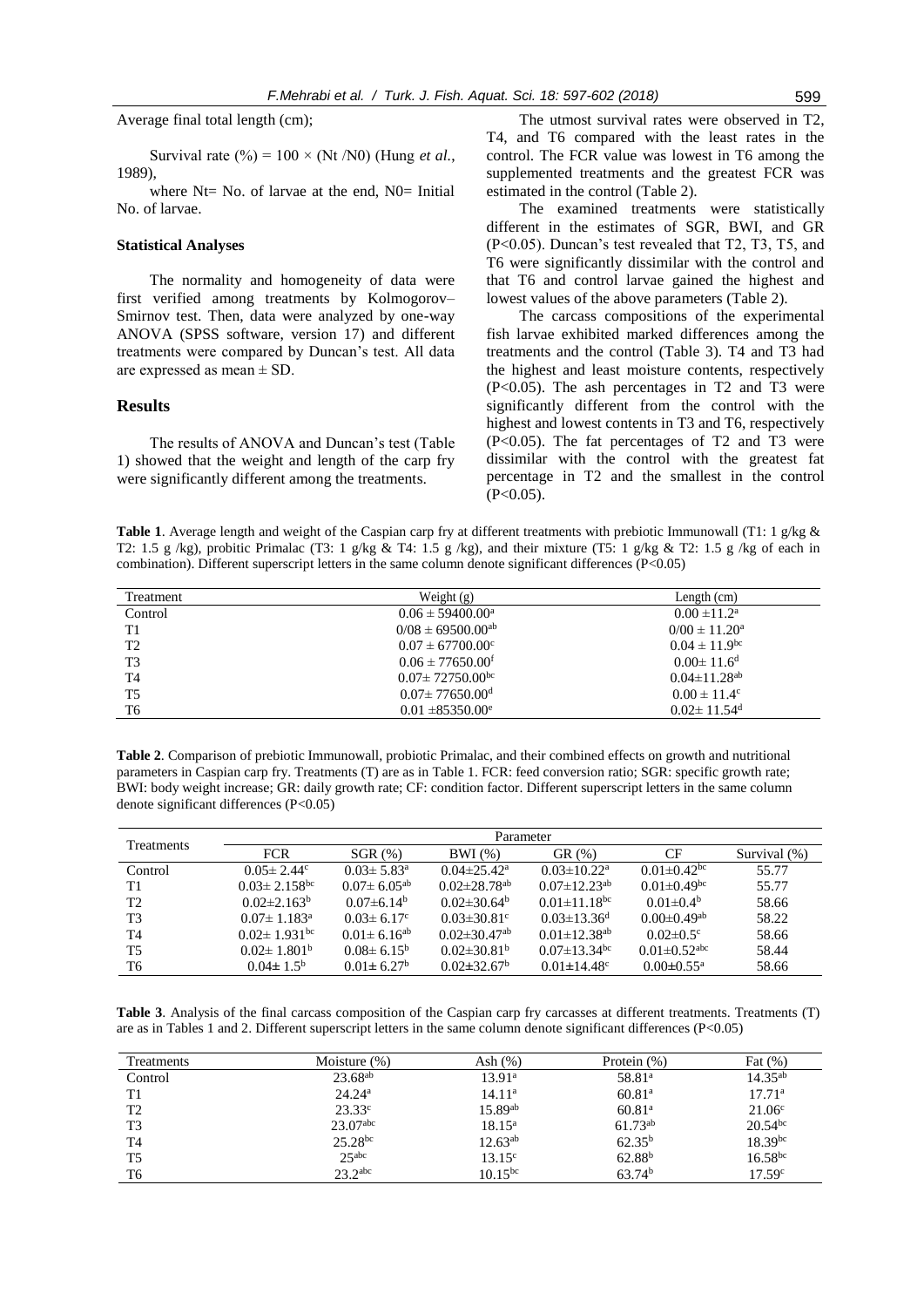Some of the resultant hematological parameters measured at different treatments were significantly affected by the Immunowall® and Primalac® supplementations (Table 4). WBC count in T6 was significantly different from the control with the largest and lowest counts in T6 and T2, respectively (P<0.05). RBC level marked the greatest value in the control being statistically dissimilar with that in T3 showing the least RBC level  $(P<0.05)$ . The estimations of Hb, Hct, MCV, and MCH were all lowest in T2 as opposed to the highest levels assessed in the control  $(P<0.05)$ . On the other hand, T2 contained the highest percentage of MCHC but T5 had the least amount, which were different from that in the control (P<0.05). The fry in T3 held the greatest heterophil percentage and were dissimilar with T5 having the smallest percentage (P<0.05). The recorded levels of monocytes were greatest in T2, T3, T4, and T6 and lowest in T1 being different from the control (P<0.05). Finally, eosinophil values in T5 (largest) and T3 (smallest) were markedly dissimilar with each other with T5 being different from the control  $(P<0.05)$ .

#### **Discussions**

The use of pro- and prebiotics probably stimulates fish appetite and improves nutritional conditions through biosynthesis of vitamins, proteases, and also by degradation of indigestible compounds rendering enhanced nutrient assimilation and meat production (Irianto & Austin, 2002). Increased assimilation of dietary nutrients resulting from pre- and probiotic supplementations reduces feed consumption by fish followed by relatively lower FCR ratios, which economically favors fish culturists and reduces farming expenses (Ghosh, Sen, & Ray, 2002; Yanbo & Zirong, 2006).

Prebiotics containing oligosaccharides like *β*glucane and mannone ameliorate feeding efficiency and conversion and reduce mortality leading to improved growth (Gibson & Roberfroid, 1999). Similar to our results in *C. carpio* fry fed dietary Primalac® probiotic, body weight and survival of both common

carp and Persian sturgeon significantly improved by feeding dietary Primalac® compared to control group (Faghani Langroudi, 2010, Salaghi, Imanpuor, & Taghizadeh, 2013). Likewise, grass carp (*Ctenopharyngodon idella*) fingerlings and the Indian major carp *Labeo rohita* fed dietary *Bacillus* and *Lactobacillus* species displayed marked growth improvements (Kumar, Mukherjee, Prasad, & Pal, 2006, Wang, 2011). Probiotics such as Primalac® containing *Bacillus* bacteria increase feed consumption desire by producing vitamins and diet detoxification and/or degradation of indigestible components; this is most probably related to the production of proteolytic and peptidolytic enzymes by the bacteria found in the probiotic, which hydrolyze macromolecular compounds to peptides and amino acids (Irianto & Austin, 2002).

Moreover, research has shown that dietary administration of prebiotic Immunowall<sup>®</sup> (10 g kg<sup>-1</sup> diet) to great sturgeon *Huso huso* juveniles for 8 weeks and also a similar prebiotic Organoferm (containing MOS and  $\beta$ -glucans; 2.5 g kg<sup>-1</sup> diet) to *C*. *carpio* fry for 12 weeks significantly increased growth performance (Ta'ati, Soltani, Bahmani, & Zamini, 2011; Eleraky, Yahya, Reda, & Eletreby, 2014). Although the causes of growth improvements observed with dietary *β*-glucans supplementation are not clear (Kühlwein *et al.*, 2014), it is suggested that the effects may depend on dietary concentration a solubility of *β*-glucan, fish species, water temperature, and duration of feeding period (Dalmo & Bogwald, 2008).

The levels of SGR in our carp fry were utmost in treatments received 1.0 g  $kg^{-1}$  of Primalac<sup>®</sup> and also with a mixture with 1.5 g kg<sup>-1</sup> of each of Primalac<sup>®</sup> and Imunowall®. The same finding was reported in common carp fingerling fed Primalac (1.0%) in diet (Faghani Langroudi, 2010). In addition, our results revealed dissimilar FCR values being lowest in the fries with greatest weight gain (T3, T5, and T6) fed 1.0 g kg−1 of Primalac® and a mixture of Primalac®  $(1.0 \text{ g/kg})$  and Imunowall<sup>®</sup>  $(1.5 \text{ g/kg})$ . These are in line with those reported in wild *C. carpio* fry (Faghani Langroudi, 2010) and common carp fed lyophilized

**Table 4**. Blood analysis of the Caspian carp fry at different treatments. Treatments (T) are as in Tables 1, 2, and 3. Different superscript letters in the same row denote significant differences (P<0.05)

| Parameters         | Treatments         |                    |                    |                    |                    |                      |                    |
|--------------------|--------------------|--------------------|--------------------|--------------------|--------------------|----------------------|--------------------|
|                    | Control            | T1                 | T <sub>2</sub>     | T <sub>3</sub>     | <b>T4</b>          | T <sub>5</sub>       | T6                 |
| WBC $(10^3/\mu L)$ | 10700 <sup>d</sup> | 9800 <sup>b</sup>  | $8100^a$           | 11300 <sup>e</sup> | 12400 <sup>f</sup> | $10500$ <sup>c</sup> | 13400 <sup>g</sup> |
| RBC $(10^3/\mu L)$ | 1.12 <sup>a</sup>  | 1.04 <sup>a</sup>  | $0.83^{\rm a}$     | 1.09 <sup>a</sup>  | 0.88 <sup>a</sup>  | 1.04 <sup>a</sup>    | $0.95^{\rm a}$     |
| Hb(g/dL)           | 7.9 <sup>e</sup>   | 6.8 <sup>c</sup>   | 5.2 <sup>a</sup>   | 7.1 <sup>cd</sup>  | 5.9 <sup>b</sup>   | 7.3 <sup>d</sup>     | 6.2 <sup>b</sup>   |
| Hct(%)             | 24 <sup>g</sup>    | 21 <sup>d</sup>    | 1.5 <sup>a</sup>   | 22 <sup>e</sup>    | 18 <sup>b</sup>    | 23 <sup>f</sup>      | 19 <sup>c</sup>    |
| $MCV$ (fL)         | 214.3 <sup>d</sup> | 201.9 <sup>b</sup> | 180.7 <sup>a</sup> | 201.8 <sup>b</sup> | $204.5^{\circ}$    | $221.3^e$            | 200 <sup>b</sup>   |
| MCH (pg/cell)      | 70.5 <sup>d</sup>  | $65.4^{\rm b}$     | $62.2^{\rm a}$     | 65.1 <sup>b</sup>  | 67 <sup>c</sup>    | 70.2 <sup>d</sup>    | $65.3^{b}$         |
| $MCHC$ $(\%)$      | 32.9 <sup>a</sup>  | $32.4^{\rm a}$     | 34.7 <sup>b</sup>  | $32.3^{ab}$        | 32.8 <sup>a</sup>  | 31.7 <sup>a</sup>    | $32.6^{\circ}$     |
| Heter $(\% )$      | 12 <sup>b</sup>    | 15 <sup>d</sup>    | 14 <sup>c</sup>    | 20 <sup>g</sup>    | 16 <sup>e</sup>    | 10 <sup>a</sup>      | 18 <sup>f</sup>    |
| Lymph $(\%)$       | 83 <sup>f</sup>    | 80 <sup>d</sup>    | 79 <sup>b</sup>    | 75 <sup>a</sup>    | 78 <sup>c</sup>    | 82 <sup>e</sup>      | 76 <sup>b</sup>    |
| Mono $(\%)$        | 2 <sup>b</sup>     | 1 <sup>a</sup>     | 5 <sup>f</sup>     | 4 <sup>d</sup>     | 4 <sup>c</sup>     | 3 <sup>d</sup>       | 4 <sup>d</sup>     |
| Eos(%)             | 3 <sup>c</sup>     | 4 <sup>d</sup>     | 2 <sup>b</sup>     | 1a                 | 2 <sup>b</sup>     | 5 <sup>e</sup>       | 2 <sup>b</sup>     |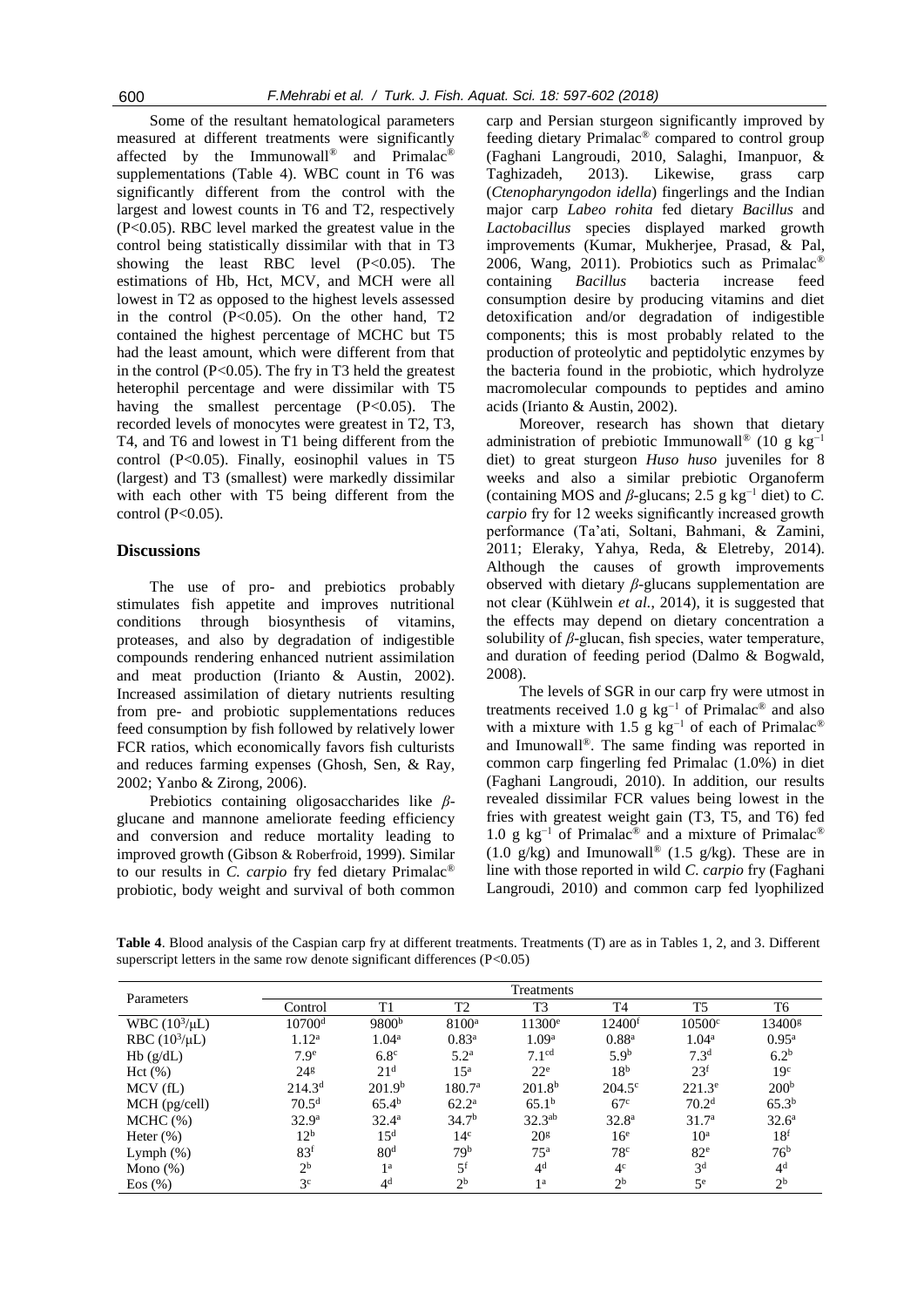photosynthetic bacterial cells and *Bacillus* sp. (Yanbo & Zirong, 2006). They further found the best results from mixed probiotics as were also detected in here. Correspondingly, Nile tilapia and rainbow trout fries administered *Bacillus* bacteria yielded enhanced digestion of food and improved growth including low FCR and high SGR values (Khattab, Shalaby, Sharaf Saffa, El-Marakby, & RizlAlla, 2005, Bagheri, Hedayati, Yavari, Alizade, & Farzanfar, 2008).

The percentages of final carcass protein in T4, T5, and T6 fed probiotic Primalac® were statistically higher than that in the control. *Bacillus* bacteria contained in this probiotic are able to secret such extracellular enzymes as protease, which, as a digestive enzyme, leads to better digestion and assimilation of food protein reflected in the larger carcass protein content. The same result was observed in rainbow trout and *C. carpio* fed a variety of probiotics (Farzanfar, Lashto Aghaei, Alizadeh, Bayati, & Ghorban, 2007). In mirror carp, on the other hand, no significant differences were observed in carcass parameters, including protein content, between control and the fish received a yeast *β*-glucan preparation (Kühlwein *et al.*, 2014).

Total WBC count in treatments with Immunowall<sup>®</sup> and Primalac<sup>®</sup> were insignificantly higher than control group (p>0.05). A study showed that the use of Levamisole and Ascorbic acid could increase WBC count (Sahoo & Mukherjee, 1999). The results of our study demonstrate that Immunowall® had no effects on WBC count and the related factors, but Perimalac® could increase these factors. The rises in RBC, WBC, lymphocytes, monocytes, eosinophils, and heterophil counts following dietary Perimalac® feeding indicate the immunostimulant effects of this probiotic, which can improve fish immune system and potential disease resistance. However, the use of prebiotic diets containing a yeast *β*-glucan did not reveal significantly altered haematoimmunological parameters in *Labeo rohita* and mirror carp after 8 weeks (Misra, Das, Mukherje, & Pattnaik, 2006, Kühlwein *et al.*, 2014).

The current study showed a significant rise of heterophil percentage in T3 (1.0 g kg<sup>-1</sup> of Primalac) followed by T5 (1.5 g kg<sup>-1</sup> of each of Immunowall<sup>®</sup> and Perimalac®). Cyprinid heterophils are implicated in the processes of acute inflammation and antibacterial defense (Lieschke, Oates, Crowhurst, Ward, & Layton, 2001). Hence, the applied amounts of probitic and/or prebiotic in here could enhance the fish immunity status probably indicating an immunomodulatory response, which is in agreement with those reported in pre- and probiotic-fed fish (Zhu, Liu, Yan, Wang, & Liu, 2012) and chicken (Farnell *et al.*, 2006). Administration of prebiotic Immunoster, on the other hand, led to no significant effects on heterophil levels in *C. carpio* (Jafari, Baboli, & Alishahi, 2013).

In conclusion, the preliminary results of this

study signify that dietary inclusions of Primalac<sup>®</sup> and, to a lesser extent, Immunowall® or their mixture positively affect most of the parameters examined in the experimental *C. carpio* fry leading to improved growth performance, enhanced body composition, and stimulated fish immune system. Nonetheless, it is necessary to compare other fish farms at different regions in order to improve the outcomes observed. Altogether, both pro- and prebiotics have been proven to be highly operative in the promotion of efficiency and sustainability of aquaculture production.

### **Acknowledgements**

The authors are highly grateful to Mr. Mirzaman Ramezani, head of Shahid Rajaie Centre for Reproduction, Breeding and Rehabilitation, Sari, I.R. Iran, and the experts, colleagues, and all personnel who supported this work.

#### **References**

- Bagheri, T., Hedayati, S.A., Yavari, V., Alizade, M., & Farzanfar, A. (2008). Growth, survival and gut microbial load of rainbow trout (*Oncorhynchus mykiss*) fry given diet supplemented with probiotic during the two months of first feeding. *Turkish Journal of Fisheries and Aquatic Sciences*, *8*, 43-48.
- Barari, A., Pakzad Sorki, M., & Nazari, R.M. (2016). Comparing Effects of Different Enzymic Levels of Immnowall and Premalac Indices of Growth, Survival Rate and Body Composition in *Cyprinus carpio*. *International Journal of Science and Research*, *5*(4), 1199-1202. https://doi.org/10.1016/j.fsi.2008.04.008
- Blaxhall, P.C. (1972). The haematological assessment of the health of freshwater fish. *Journal of Fish Biology*, 593–604. https://doi.org/10.1111/j.1095- 8649.1972.tb05704.x
- Dalmo, R.A., & Bogwald, J. (2008). *β*-glucans as conductors of immune symphonies. *Fish & Shellfish Immunology*, *25*, 384–396. http://dx.doi.org/ 10.1016/j.fsi.2008.04.008
- Eleraky, W., Yahya, M., Reda, R.M., & Eletreby, S. (2014). Evaluation of prebiotic and probiotic dietary supplementation on growth performance and some blood parameters of *Cyprinus carpio* fries. *Egyptian Journal of Aquatic Biology and Fisheries, 18*(2), 29- 38. https://doi.org/10.12816/0011074
- Faghani Langroudi, H. (2010). The comparison between the effects of two dietary probiotics (Primalac and Protexin) on the growth and the survival rate of Caspian Sea common carp (*Cyprinus carpio*). *Journal of Marine Biology, Ahvaz Islamic Azad University (Iran) 2*, 65–74. In Persian.
- Farnell, M.B., Donoghue, A.M., Solis de los Santos, F., Blore, P.J., Hargis, B.M., Tellez, G., & Donoghue, D.J. (2006). Upregulation of oxidative burst and degranulation in chicken heterophils stimulated with probiotic bacteria. *Poultry Science*, *85*(11), 1900– 1906. http://dx.doi.org/ 10.1093/ps/85.11.1900
- Farzanfar, A., Lashto Aghaei, G., Alizadeh, M., Bayati, M., & Ghorban, R. 2007. Study on growth performance of Rainbow trout, *Oncorhynchus mykiss*, larvae with different concentration of probiotic in diet. In: